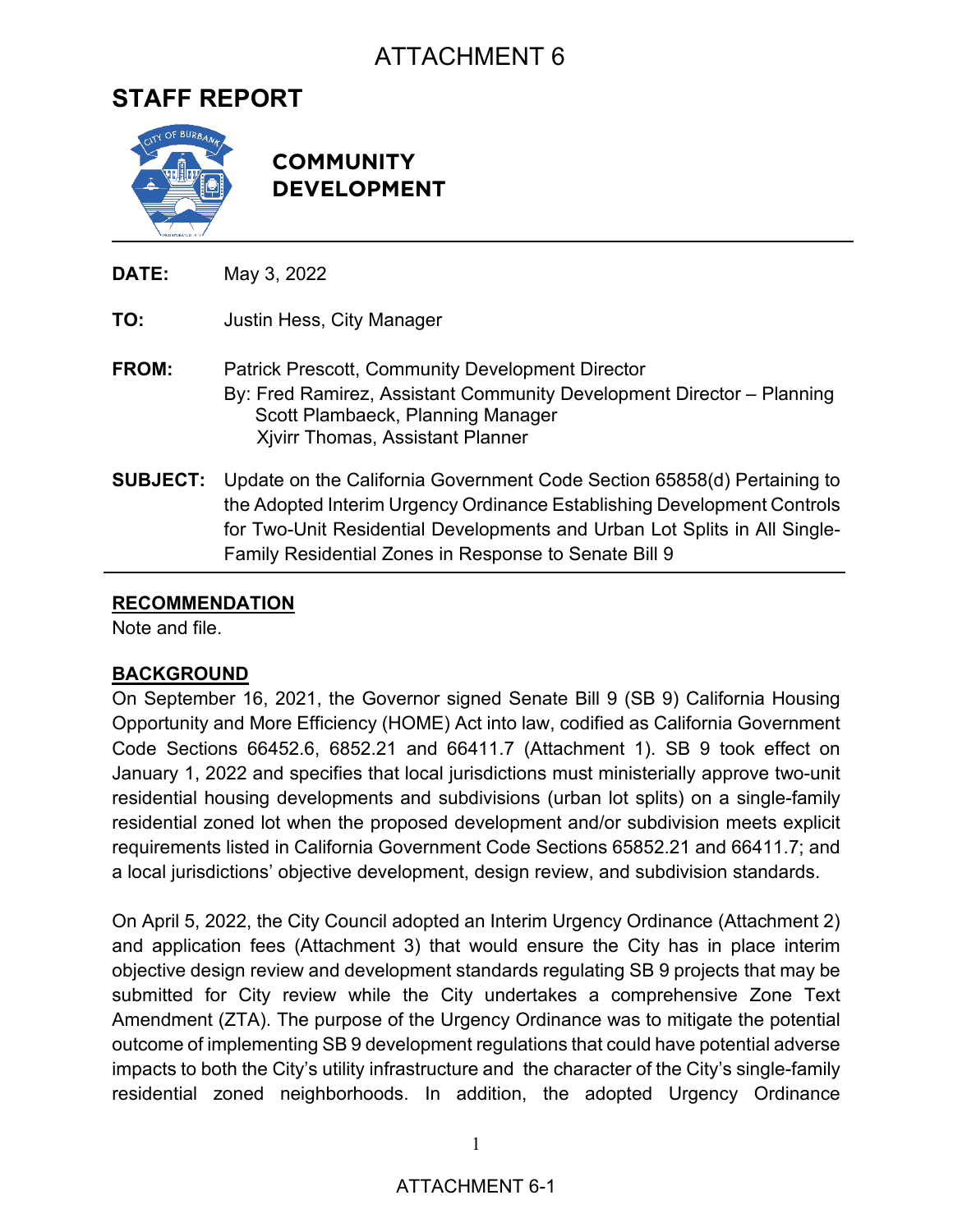established more tailored objective design and development standards that address concerns related to the potential maximum buildout of primary units and accessory dwelling units in combination with lot splits that would be possible under SB 9 without any local refinement.

Furthermore, while the Urgency Ordinance is in effect, the City will have additional time to study the potential impacts of SB 9 projects in order to: (1) tailor the objective standards to create controls and standards that fit the character of the existing single-family neighborhoods; and (2) better understand the impacts on the existing utility infrastructure (e.g., electrical, wastewater, and trash service and landfill capacity impacts) to protect the public health, safety and general welfare of the community by providing safe and reliable utility infrastructure for the use of existing and future residents.

At the April  $5<sup>th</sup>$  meeting, City Council directed staff to consider the following items:

- Additional development, design review and subdivision standards or controls that can be applied to two-unit residential developments and Urban Lot Splits (SB 9 projects), including additional standards that can be applied in the equestrian zoned singlefamily residential (R-1-H) neighborhood.
- Assessing the feasibility of establishing a development standard that requires all new two-unit residential developments to be deed restricted affordable units.
- Assessing the establishment of fines and/or other penalties on homeowners who violate the signed Urban Lot Split owner-occupancy affidavit.

Staff is currently analyzing all these items and will bring back possible solutions for the Council's consideration as part of a future request for a Zone Text Amendment (ZTA). Staff has received several inquiries regarding the submittal procedures and requirements for SB 9 projects. However, as of the time of this report, no applications have been submitted.

### **DISCUSSION**

The California Government Code Section 65858(d) requires that 10 days prior to the expiration of the Urgency Ordinance or any extension thereof, the City Council shall issue a written report describing the measures taken to alleviate the condition, which led to the adoption of the interim ordinance. This section constitutes the required report.

Since the adoption of the Interim Urgency Ordinance, the following steps have been taken to alleviate the conditions leading to the Urgency Ordinance:

1. Based on City Council's direction to assist in mitigating the potential impacts of future SB 9 projects, Planning Division staff contacted the California Department of Housing and Community Development (HCD) regarding additional development standards and controls, consistent with the provisions of SB 9, that could be added.

#### ATTACHMENT 6-2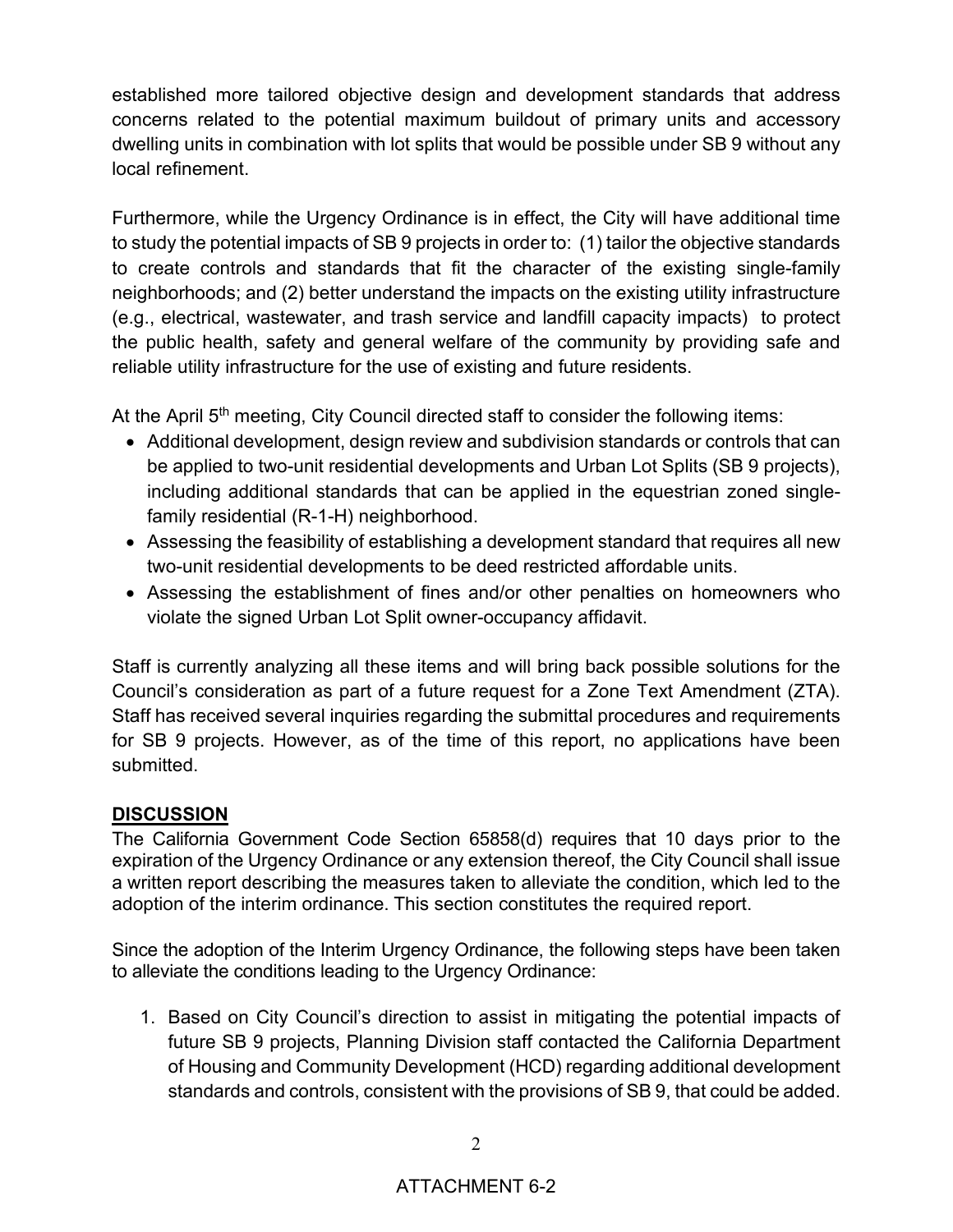- 2. Staff created new procedures for accepting, reviewing, and approving two-unit housing development applications and urban lot split applications submitted under SB 9.
- 3. Burbank Water and Power is in the process of creating new procedures and determining what new fees may be necessary to review and approve SB 9 projects.
- 4. Public Works Department is in the process of creating new procedures and determining what new fees may be necessary to review and approve SB 9 projects.
- 5. Planning Division staff held an interdepartmental meeting with other City Departments to discuss the policy directions that would address the impacts to the City's infrastructure and utilities.
- 6. Planning Division and Code Enforcement staff is considering potential new enforcement mechanisms for verifying and tracking the new owner-occupancy affidavit requirement under SB 9.
- 7. Planning Division and Transportation Division staff is examining potential on-street parking impacts that could result from SB 9 projects.

Due to the ongoing work that staff is conducting prior to the creation of permanent zoning development standards in response to SB 9 and City Council's direction, staff will be requesting that the City Council extend the adopted Interim Urgency Ordinance for an additional ten (10) months and fifteen (15) days at the May 17, 2022, City Council meeting. If approved by the City Council, the extension request will give staff time to further study appropriate and permanent objective standards that would assist in mitigating the potential impacts of SB 9 projects in our single-family residential zoned neighborhoods, while vetting the proposed standards through the community as part of future community meetings and public hearings, and to also work with other City Departments to ensure that the resulting standards address potential impacts to City utilities to the extent permitted under state law. The extension request would provide the time necessary to undertake all this work and prepare a ZTA for consideration by the Planning Board and the City Council at separate public hearings. This work is expected to be completed during the requested 10 month and 15-day extension period.

#### Environmental Assessment

The issuance of this report in accordance with Government Code Section 65858 (d) is exempt from the California Environmental Quality Act (CEQA) pursuant to CEQA Guidelines Sections 15061(b)(3) and 15306. The proposed extension of the Interim Urgency Ordinance has been reviewed for compliance with CEQA. Under California Government Code Sections 65852.21(j), and 66411.7(n), the adoption of an ordinance by a city or county implementing the provisions of California Government Code Sections 66411.7 and 65852.21 and regulating two-unit housing developments and urban lot splits is statutorily exempt from the requirements of CEQA. Therefore, the adoption of an